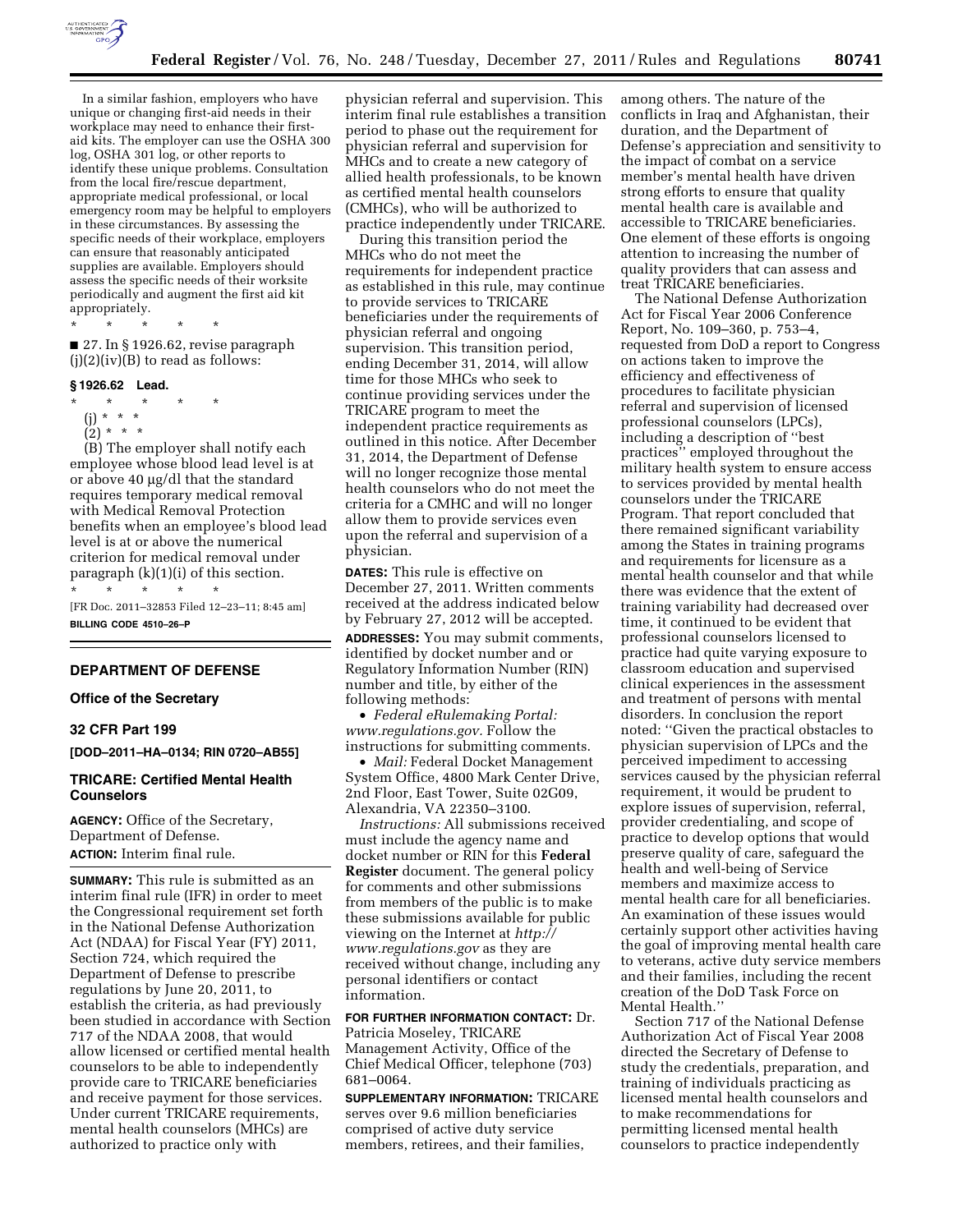under the TRICARE program. The study, completed by the Institute of Medicine of the National Academies of Science, recommended allowing LMHCs who meet certain training, education, experience, certification, and licensure requirements to practice independently under the TRICARE program. This interim final rule implements changes to 32 CFR part 199 based on those recommendations.

The certification criteria established in this IFR are largely consistent with the recommendations found in ''Provision of Mental Health Counseling Services under TRICARE,'' a study funded by DoD and completed in 2010 by the Institute of Medicine (IOM) of the National Academies of Science *[http://](http://www.iom.edu/Reports/2010/Provision-of-Mental-Health-Counseling-Services-Under-TRICARE.aspx) [www.iom.edu/Reports/2010/Provision](http://www.iom.edu/Reports/2010/Provision-of-Mental-Health-Counseling-Services-Under-TRICARE.aspx)[of-Mental-Health-Counseling-Services-](http://www.iom.edu/Reports/2010/Provision-of-Mental-Health-Counseling-Services-Under-TRICARE.aspx)[Under-TRICARE.aspx.](http://www.iom.edu/Reports/2010/Provision-of-Mental-Health-Counseling-Services-Under-TRICARE.aspx)* 

The IOM recommendations specify that independent practice of mental health counselors (MHCs) in TRICARE should occur under certain circumstances: ''A master's or higherlevel degree in counseling from a program in mental health counseling or clinical mental health counseling that is accredited by Council for Accreditation of Counseling and Related Educational Programs (CACREP); a state license in mental health counseling at the ''clinical'' or the higher or highest level available in states that have tiered licensing schemes; the passage of the National Clinical Mental Health Counseling examination (NCMHCE); and a well-defined scope of practice for practitioners.'' The new rule will implement these standards over time while preserving the requirement for 3,000 hours of supervised clinical practice and 100 hours of face-to-face supervision. TRICARE is committed to ensuring that the quality standards recommended by the IOM are adopted by TRICARE, but understands that the availability of CACREP accredited mental health counseling training programs and the use of the NCMHCE as a quality standard are not yet widespread in the field. Therefore, with this rule, TRICARE will adopt new quality standards for the independent practices of mental health counselors as of January 1, 2015, and in addition will recognize mental health counselors as independent providers who have met certain currently recognized quality standards on or before December 31, 2014. Specifically, in order to practice independently, those mental health counselors must have met, in part, one of the following two quality standards on or before December 31, 2014: (1) Possess a master's or higher-level degree from a mental health counseling

program of education and training accredited by CACREP and must have passed the National Counselor Examination (NCE); or (2) possess a master's or higher-level degree from a mental health counseling program of education and training from either a CACREP or regionally accredited institution and have passed the NCMHCE. The many professional mental health counselors who meet these quality standards are a resource that TRICARE is anxious to make available to Service members, retirees and their families and their inclusion as independent practitioners under the TRICARE program will ensure that ready access to quality providers is preserved for TRICARE beneficiaries.

Independent practice by mental health counselors would mean a change from working under the supervision and referral of a physician to autonomous practice and third party reimbursement. While access to care was not a direct focus of the IOM study, increasing the availability of fully qualified providers would benefit TRICARE beneficiaries.

This interim final rule establishes a transition period to phase out the requirement for physician referral and supervision for mental health counselors and to create a new category of allied health professionals, to be known as certified mental health counselors (CMHCs), who will be authorized to practice independently under TRICARE.

During this transition period the MHCs who do not meet the requirements for independent practice as established in this rule, may continue to provide services to TRICARE beneficiaries under the requirements of physician referral and ongoing supervision. This transition period, ending December 31, 2014, will allow time for those MHCs who seek to continue providing services under the TRICARE program to meet the independent practice requirements as outlined in this notice. After that date persons who do not meet the requirements for being a CMHC will no longer be recognized by TRICARE and payment for their services will no longer be allowed even if they work under the supervision of a physician.

Lastly, although this rule sets forth the currently accepted and recommended criteria for an individual to be recognized as a CMHC, Section 199.6(c)(3)(iii)(N)*(3)* has been added to allow the Director, TRICARE Management Activity to amend or modify existing requirements or add other qualifications or criteria in the future to accommodate professional

quality and licensing standards as they may change over time.

The rule meets DoD's goal to balance the implementation of quality standards for mental health counselors with beneficiary access to their services. The implementation period of the provider requirements elaborated in this rule permits DoD to preserve patient access to experienced and well-trained mental health professionals while permitting other providers to meet those standards by January 1, 2015. This rule is expected to encourage greater participation of MHCs in the TRICARE network, result in improved access to quality mental health treatment for TRICARE beneficiaries, and sets provider quality standards typical of other mental health providers authorized under TRICARE.

### **Regulatory Procedures**

*Executive Order 12866, ''Regulatory Planning and Review'' and Executive Order 13563, ''Improving Regulation and Regulatory Review''* 

Section 801 of Title 5, United States Code, Executive Order (E.O.) 12866, and E.O. 13563 require certain regulatory assessments and procedures for any major rule or significant regulatory action, defined as one that would result in an annual effect of \$100 million or more on the national economy or which would have other substantial impacts. It has been certified that this rule is not economically significant, and has been reviewed by the Office of Management and Budget as required under the provisions of E.O. 12866 and E.O. 13563.

## **Public Law 104–4, Section 202, ''Unfunded Mandates Reform Act''**

Section 202 of Public Law 104–4, ''Unfunded Mandates Reform Act,'' requires that an analysis be performed to determine whether any federal mandate may result in the expenditure by State, local, and tribal governments, in the aggregate, or by the private sector of \$100 million in any one year. It has been certified that this rule does not contain a Federal mandate that may result in the expenditure by State, local and tribal governments, in aggregate, or by the private sector, of \$100 million or more in any one year, and thus this rule is not subject to this requirement.

### **Public Law 96–354, ''Regulatory Flexibility Act'' (RFA) (5 U.S.C. 601)**

Public Law 96–354, ''Regulatory Flexibility Act'' (RFA) (5 U.S.C. 601), requires that each Federal agency prepare a regulatory flexibility analysis when the agency issues a regulation which would have a significant impact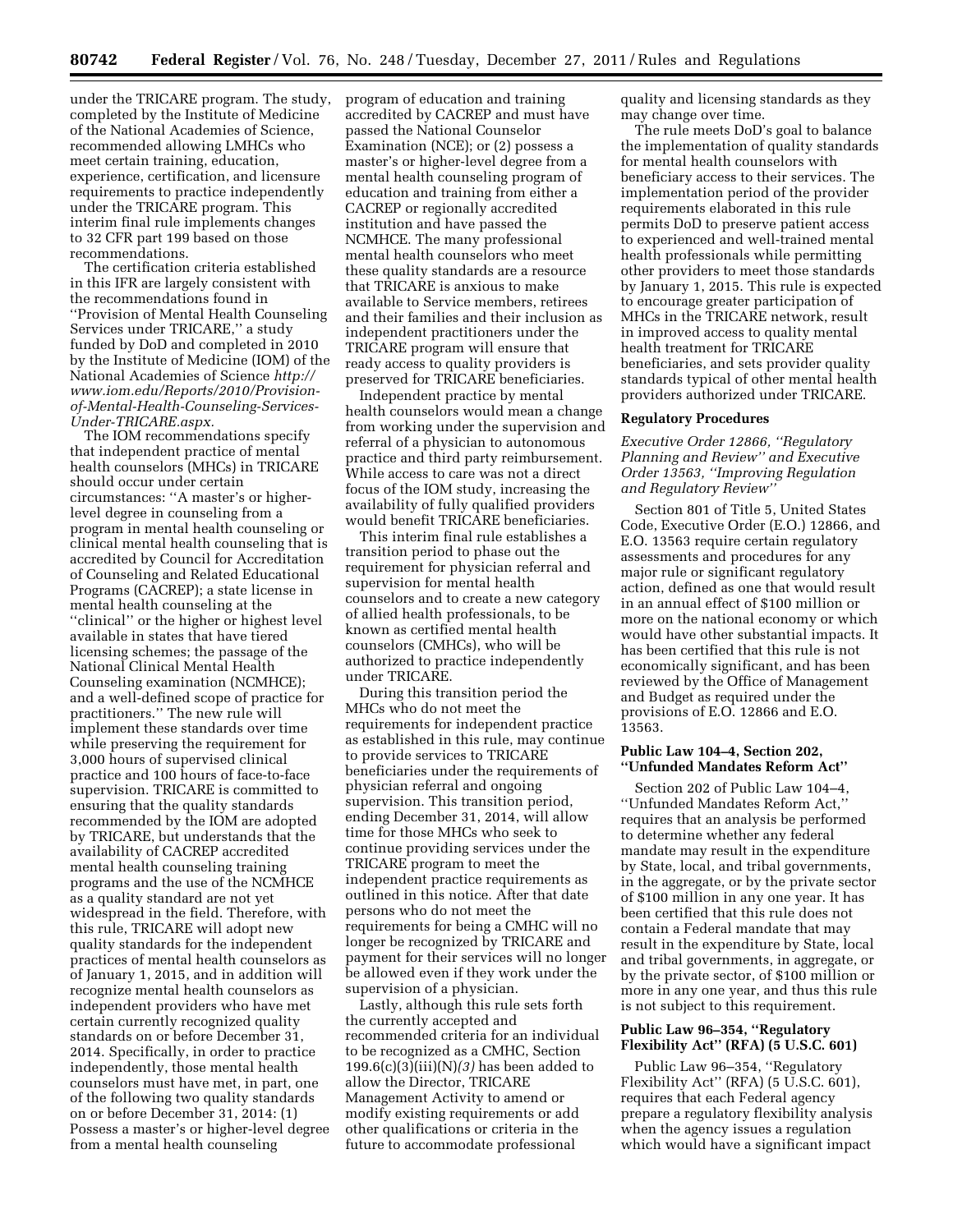on a substantial number of small entities. This rule is not an economically significant regulatory action, and it has been certified that it will not have a significant impact on a substantial number of small entities. Therefore, this rule is not subject to the requirements of the RFA.

# **Public Law 96–511, ''Paperwork Reduction Act'' (44 U.S.C. Chapter 35)**

This rule does not contain a ''collection of information'' requirement, and will not impose additional information collection requirements on the public under Public Law 96–511, ''Paperwork Reduction Act'' (44 U.S.C. chapter 35).

# **Executive Order 13132, ''Federalism''**

E.O. 13132, ''Federalism,'' requires that an impact analysis be performed to determine whether the rule has federalism implications that would have substantial direct effects on the States, on the relationship between the national government and the States, or on the distribution of power and responsibilities among the various levels of government. It has been certified that this rule does not have federalism implications, as set forth in E.O. 13132.

#### **List of Subjects in 32 CFR Part 199**

Claims, Dental health, Health care, Health insurance, Individuals with disabilities, Military personnel.

Accordingly, 32 CFR Part 199 is amended as follows:

# **PART 199—[AMENDED]**

■ 1. The authority citation for Part 199 continues to read as follows:

**Authority:** 5 U.S.C. 301; 10 U.S.C. chapter 55.

■ 2. Section 199.4 is amended by revising paragraph (c)(3)(ix)(A) introductory text to read as follows:

#### **§ 199.4 Basic program benefits.**

- \* \* \* \* \*
	- (c) \* \* \*
	- $(3) * * * *$
	- $(ix) * * * *$

(A) *Covered diagnostic and therapeutic services.* Subject to the requirements and limitations stated, CHAMPUS benefits are payable for the following services when rendered in the diagnosis or treatment of a covered mental disorder by a CHAMPUSauthorized, qualified mental health provider practicing within the scope of his or her license. Qualified mental health providers are: psychiatrists or other physicians; clinical psychologists, certified psychiatric nurse specialists,

certified clinical social workers, certified marriage and family therapists, certified mental health counselors, pastoral counselors under a physician's supervision, and until December 31, 2014, mental health counselors under a physician's supervision. No payment will be made for any service listed in paragraph  $(c)(3)(ix)(A)$  of this section rendered by an individual who does not meet the criteria of § 199.6 of this part for his or her respective profession, regardless of whether the provider is an independent professional provider or an employee of an authorized professional or institutional provider.

■ 3. Section 199.6 is amended by adding paragraph (c)(3)(iii)(N) and revising  $(c)(3)(iv)(C)$  to read as follows:

# **§ 199.6 TRICARE—authorized providers.**

 $\star$   $\star$   $\star$ 

\* \* \* \* \*

- $(c) * * * *$
- $(3) * * * *$
- $(iii) * * * *$

(N) *Certified mental health counselor.*  For the purposes of CHAMPUS, a certified mental health counselor (CMHC) must be licensed for independent practice in mental health counseling by the jurisdiction where practicing. In jurisdictions with two or more licenses allowing for differing scopes of independent practice, the licensed mental health counselor may only practice within the scope of the license he or she possesses. In addition, a CMHC must meet all of the requirements contained in this paragraph (c)(3)(iii)(N)(*1*) or the requirements of paragraph  $(c)(3)(iii)(N)(2)$  of this section.

(*1*) The requirements of this paragraph are that the CMHC:

(*i*) Must have passed the National Clinical Mental Health Counselor Examination (NCMHCE) or its successor as determined by the Director, TMA; and

(*ii*) Must possess a master's or higherlevel degree from a mental health counseling program of education and training accredited by the Council for Accreditation of Counseling and Related Educational Programs (CACREP); and

(*iii*) Must have a minimum of two (2) years of post-master's degree supervised mental health counseling practice which includes a minimum of 3,000 hours of supervised clinical practice and 100 hours of face-to-face supervision. This supervision must be provided by a mental health counselor who is licensed for independent practice in mental health counseling in the jurisdiction where practicing and must be conducted in a manner that is

consistent with the guidelines for supervision of the American Mental Health Counselors Association.

(*2*) The requirements of this paragraph are that the CMHC, prior to January 1, 2015:

(*i*) Possess a master's or higher-level degree from a mental health counseling program of education and training accredited by CACREP and must have passed the National Counselor Examination (NCE); or

(*ii*) Possess a master's or higher-level degree from a mental health counseling program of education and training from either a CACREP or regionally accredited institution and have passed the NCMHCE; and

(*iii*) Must have a minimum of two (2) years of post-master's degree supervised mental health counseling practice which includes a minimum of 3,000 hours of supervised clinical practice and 100 hours of face-to-face supervision. This supervision must be provided by a mental health counselor who is licensed for independent practice in mental health counseling in the jurisdiction where practicing and must be conducted in a manner that is consistent with the guidelines for supervision of the American Mental Health Counselors Association.

(*3*) The Director, TRICARE Management Activity may amend or modify existing or specify additional certification requirements as needed to accommodate future practice and licensing standards and to ensure that all CMHCs continue to meet educational, licensing and clinical training requirements considered appropriate.

 $(iv) * * *$ 

(C) *Supervised mental health counselor.* For the purposes of TRICARE, a supervised mental health counselor is an individual who does not meet the requirements of a certified mental health counselor in paragraph (c)(3)(iii)(N) of this section, but meets the requirements of this paragraph (c)(3)(iv)(C). After December 31, 2014, this category of provider will no longer be recognized by TRICARE and no reimbursement may be made to any person for services provided by this category of provider. However, prior to January 1, 2015, a supervised mental health counselor is one who meets all of the following requirements and conditions of practice:

(*1*) Minimum of a master's degree in mental health counseling or allied mental health field from a regionally accredited institution; and

(*2*) Two years of post-masters experience which includes 3,000 hours